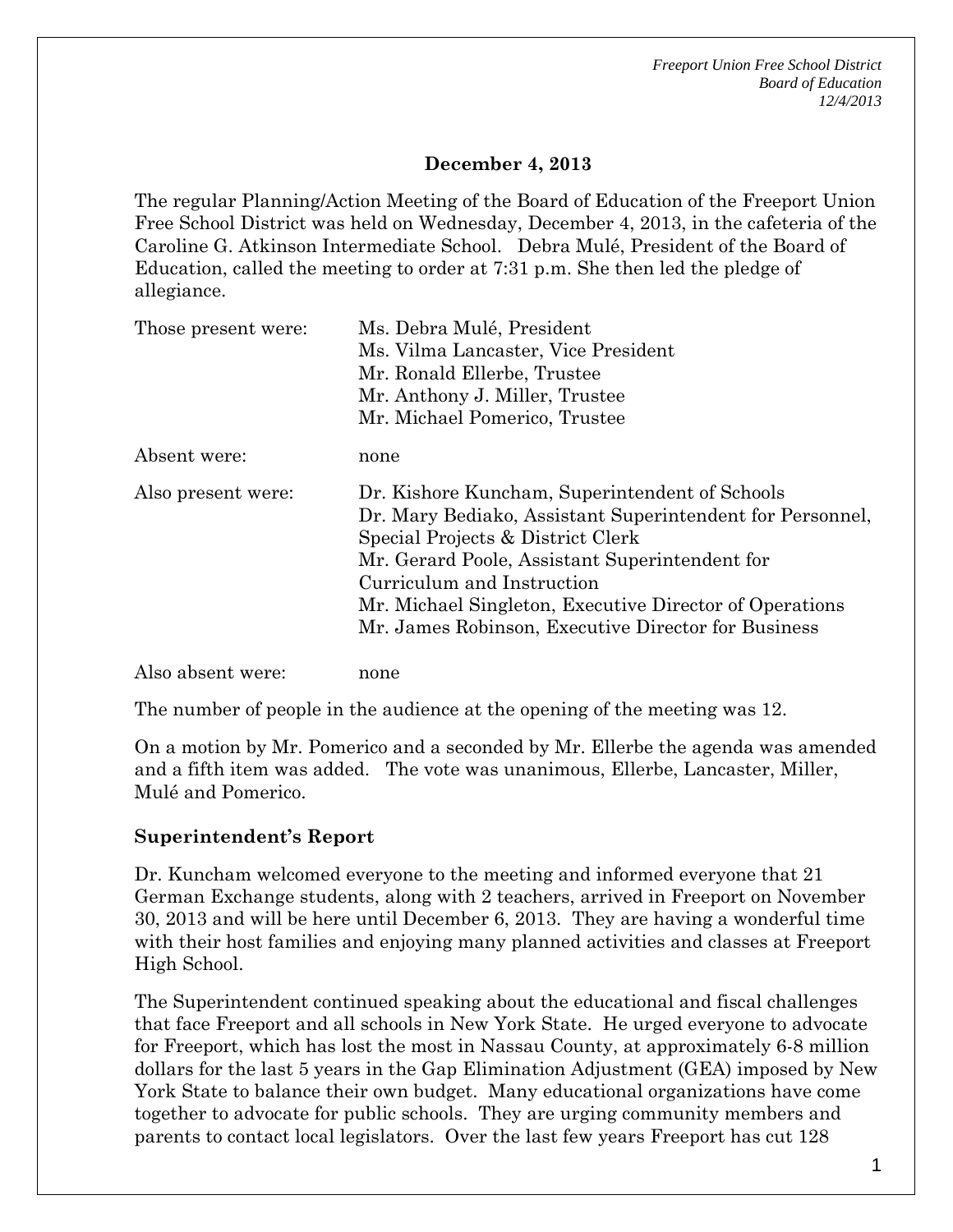positions, increased class sizes, eliminated elementary enrichment and reduced many programs and clubs.

- The 2014-2015 Budget process has begun.
- We will be having Community meetings to open dialogs regarding the budget.
- Negotiations are ongoing with the Freeport Teachers Association.

In exciting news, Rashad J. Tucker, FHS freshman and quarterback for the Junior Varsity and Varsity Football Team, has been named Offense Defense All-American Athlete and selected to be on the Team USA roster for the All-American Bowl to take place January 2, 2014 and January 4, 2014 at the Citrus Bowl in Orlando, Florida.

# **Questions from the Public**

The public was given the opportunity to address the Board of Education. Each speaker was allowed to address the Board for four minutes on any topic. The Board and administration addressed the comments from the public.

## **Items for Action**

On a motion by Mr. Pomerico and a seconded by Mr. Ellerbe the following item was approved:

# **CSE/CPSE Minutes**

**BE IT RESOLVED,** that the Board of Education of the Freeport Union Free School District hereby accepts the minutes of the meetings of the committees on special education and preschool special education for the following dates: October 9, 15, 24, 28, 29, 31, 2013 November 1, 4, 6, 7, 8, 12, 14, 15, 18, 19, 2013

The vote was unanimous, Ellerbe, Lancaster, Miller, Mulé and Pomerico.

On a motion by Mr. Ellerbe and a seconded by Ms. Ellerbe the following item was approved:

**Establishment of the Measurement Periods for the Implementation of the Patient Protection and Affordable Care Act for On-going and Variable Hour Employees**

(A.)

# **On-going Employees**

**Whereas,** the Patient Protection and Affordable Care Act requires the Freeport Union Free School District to determine full-time status of ongoing employees in order to establish eligibility for health insurance coverage; and

**Whereas**, eligibility must be determined prior to the start of the health plan year in 2015; and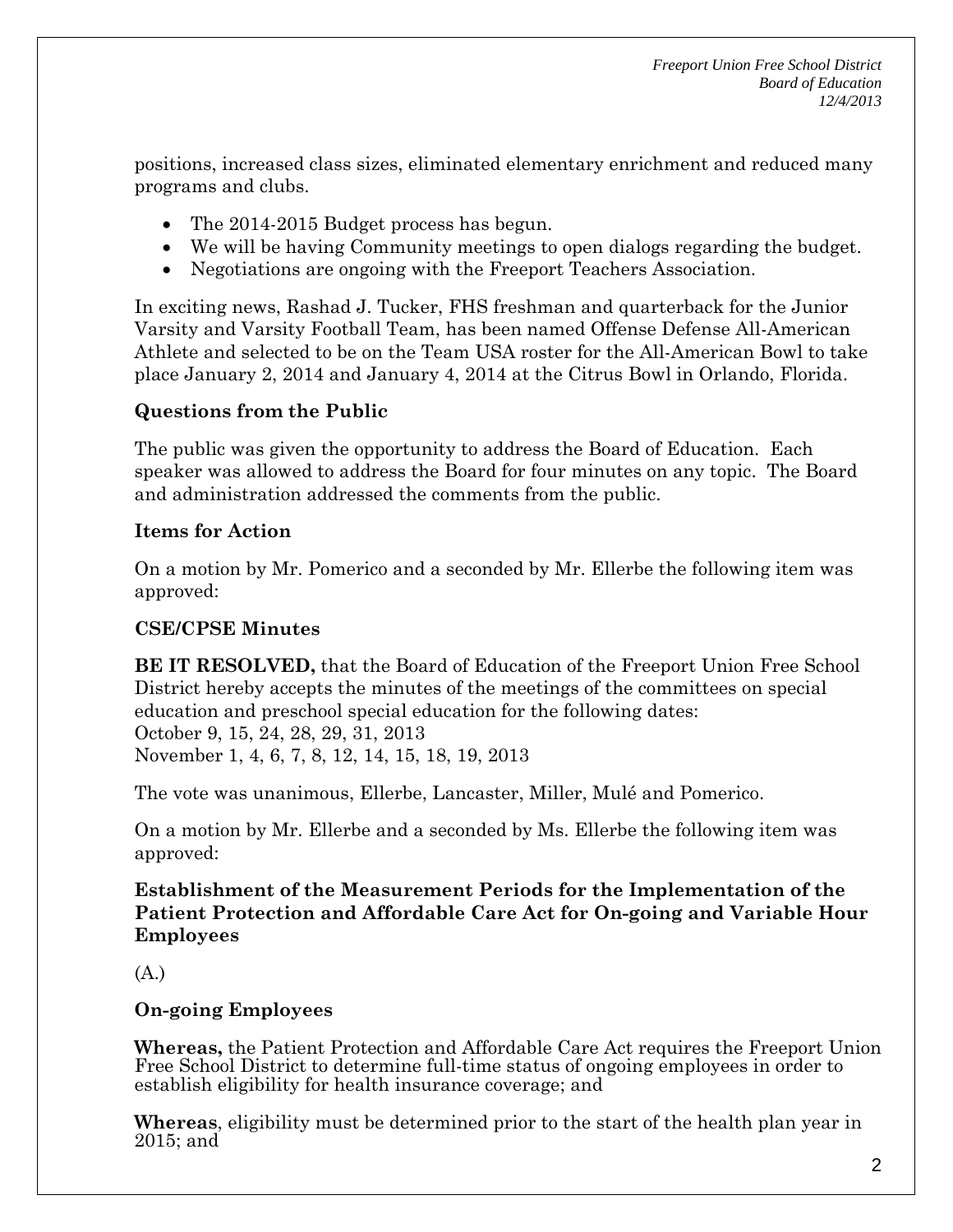**Whereas**, the proposed regulations under the Patient Protection and Affordable care Act allow for look-back measurement periods to be used for ongoing employees to determine whether an employee is a full-time employee; and

**Whereas,** the Freeport Union Free School District desires to establish a look-back standard measurement period, administrative period and stability period for its ongoing employees; and

**Whereas**, the Freeport Union Free School District provides a health plan and is a participating municipality under the New York State Health Insurance Program (NYSHIP).

**Whereas**, the Freeport Union Free School District's health plan year is a calendar year which runs from January 1 through December 31; and

**NOW THEREFORE, BE IT RESOLVED**, that the standard measurement period for ongoing employees shall be a period of 12 months to be measured from October 3, 2013 to October 2, 2014 ; and

**BE IT FURTHER RESOLVED**, that the administrative period for ongoing employees shall be a period of 90 days to be measured from October 3, 2014 to December 31, 2014; and

**BE IT FURTHER RESOLVED**, that the stability period for ongoing employees, determined to have averaged at least 30 hours of service per week during the standard measurement period, shall be a period of 12 months to begin immediately after the administrative period on January 1, 2015 and to continue until December 31, 2015; and

**BE IT FURTHER RESOLVED**, that the stability period for ongoing employees, determined not to have averaged 30 hours of service or more per week during the standard measurement period, shall be a period of 12 months to begin immediately after the administrative period on January 1 2015 and continue until December 31, 2015.

#### (**B.)**

#### **Variable Hour Employees**

**WHEREAS**, the Patient Protection and Affordable Care Act requires the Freeport Union Free School District to determine full-time status of new variable hour employees in order to establish eligibility for health insurance coverage; and

**WHEREAS**, the proposed regulations under the Patient Protection and Affordable Care Act allow for look-back measurement periods to be used for new variable hour employees to determine whether an employee is a full-time employee; and

**WHEREAS**, the Freeport Union Free School District desires to establish a look-back initial measurement period, administrative period and stability period for its new variable hour employees; and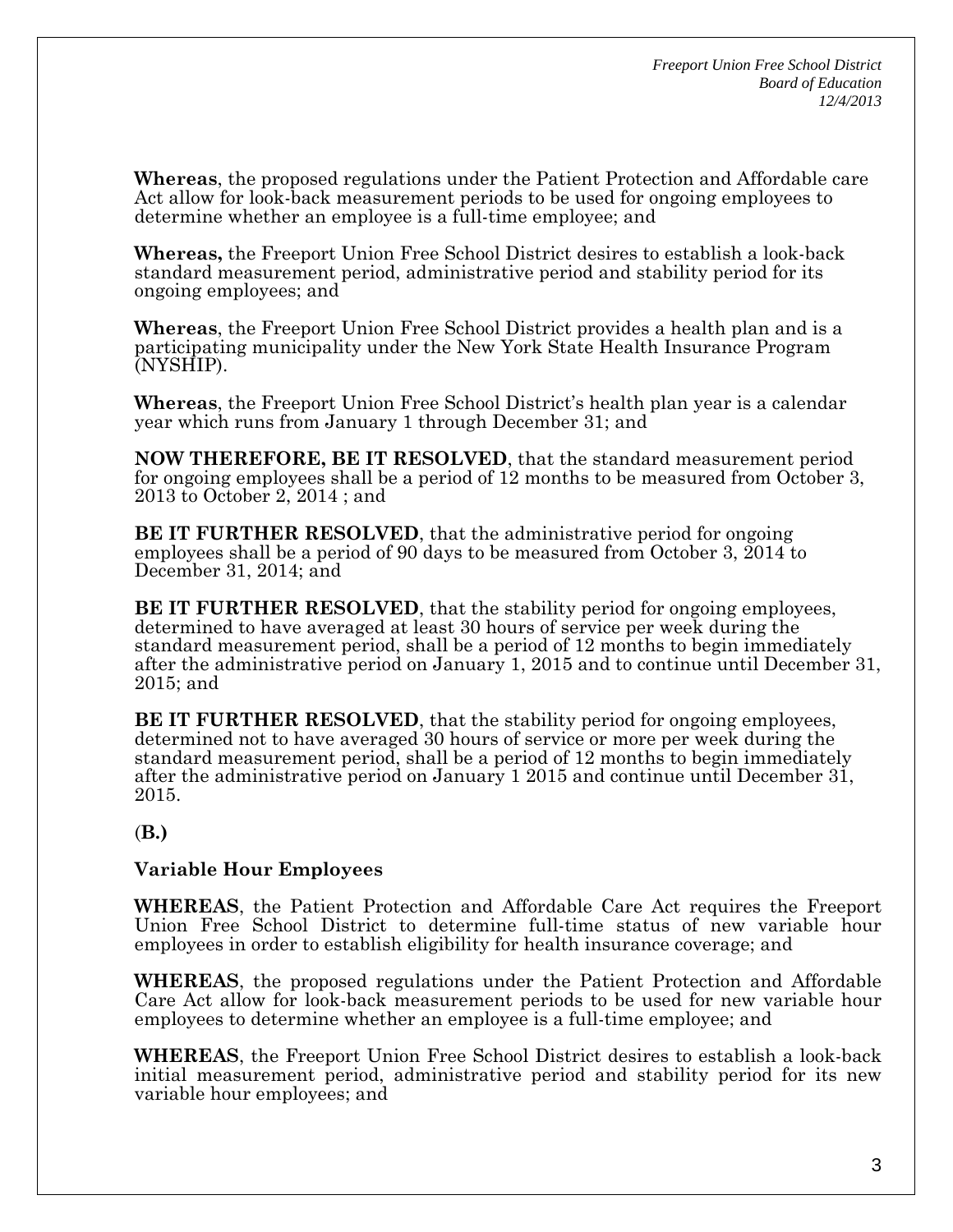**WHEREAS**, the Freeport Union Free School District provides a health plan and is a participating municipality under New York State Health Insurance Program (NYSHIP).

**WHEREAS**, the Freeport Union Free School District's health plan year is a calendar year which runs from January 1 to December 31; and

**NOW THEREFORE, BE IT RESOLVED**, that the initial measurement period for new variable hour employees shall be a period of 12 months which shall begin the first day of the first month following the employee's start date; and

**BE IT FURTHER RESOLVED**, that the administrative period for new variable hour employees shall be a period which shall begin at the end of the initial measurement period and shall continue through the end of the first calendar month following the end of the initial measurement period; and

**BE IT FURTHER RESOLVED, that the stability period for new variable hour** employees, determined to have averaged a least 30 hours of service per week during the initial measurement period, shall be a period of 12 consecutive calendar months to begin immediately after the administrative period; and

**BE IT FURTHER RESOLVED**, that the stability period for new variable hour employees, determined not to have an averaged 30 hours of service or more per week during the initial measurement period, shall be a period of 12 consecutive calendar months to begin immediately after the administrative period.

The vote was unanimous, Ellerbe, Lancaster, Miller, Mulé and Pomerico.

On a motion by Ms. Lancaster and a seconded by Mr. Miller the following item was approved:

## **Approval of Claims Auditor Fees**

**BE IT RESOLVED,** that the Board of Education of the Freeport Union Free School District hereby approves the fees for the services of Deans Archer & Co., Claims Auditor at \$1,625 per month effective November 1, 2013 through June 30, 2014.

The vote was unanimous, Ellerbe, Lancaster, Miller, Mulé and Pomerico.

On a motion by Mr. Miller and a seconded by Ms. Lancaster the following item was approved:

#### **Superstorm Sandy Assessment Relief Act**

**WHEREAS,** as a result of Superstorm Sand, Chapter 424 of the Laws of 2013, titled Superstorm Sandy Assessment Relief Act, was enacted on October 22, 2013; and

**WHEREAS,** the Board of Education of the Freeport Union Free School District, seeks to provide for the assessment relief set forth in said legislation;